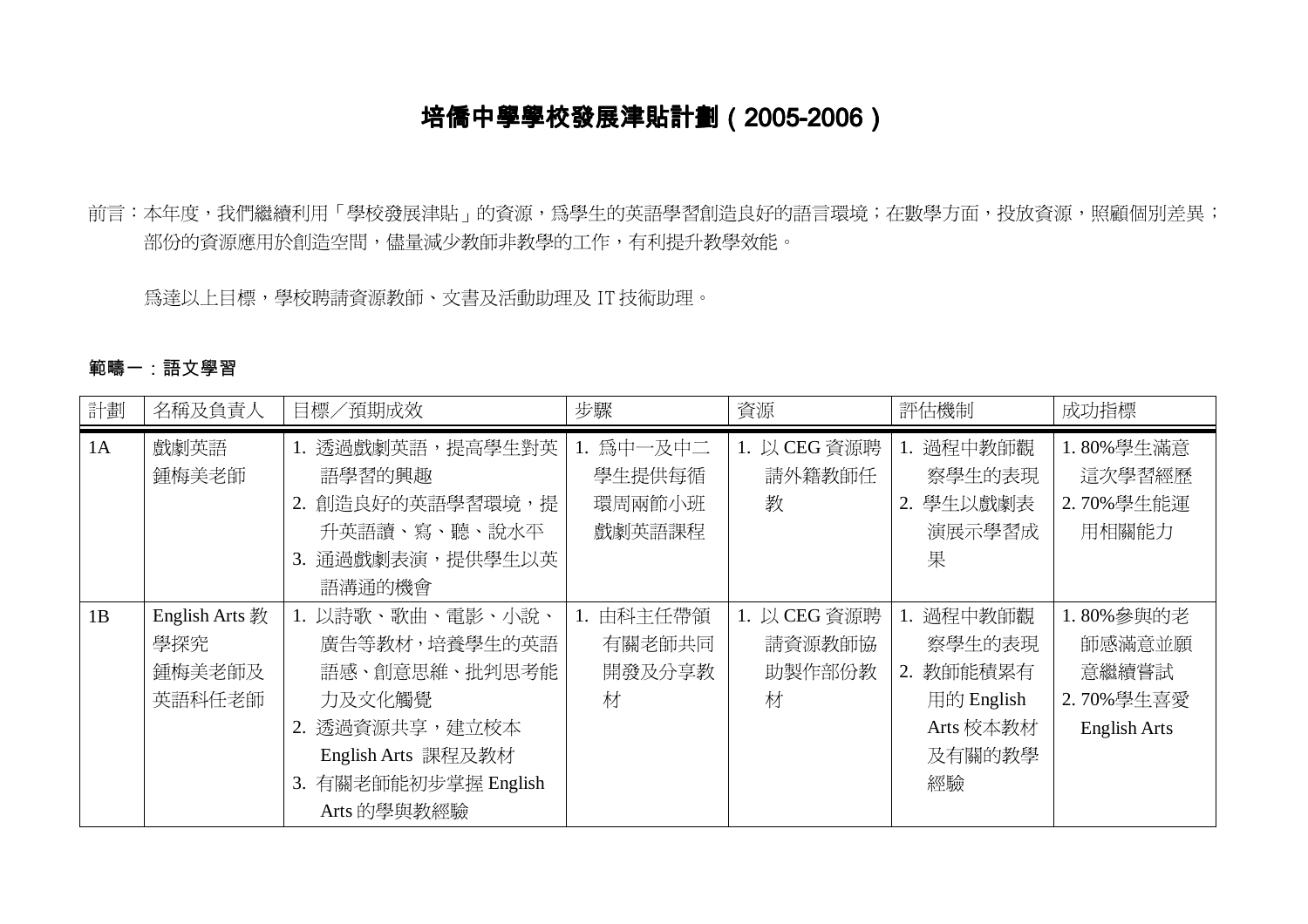## 範疇二:照顧個別差異

| 計劃 | 名稱及負責人         | 目標/預期成效                                                         | 步驟                                                     | 資源                    | 評估機制                | 成功指標                                                                 |
|----|----------------|-----------------------------------------------------------------|--------------------------------------------------------|-----------------------|---------------------|----------------------------------------------------------------------|
| 2A | 補底」教學<br>佘敏老師  | 協助數學成績稍遜的學生追上<br>主流課程<br>2. 透過小組教學,照顧差異,建<br>立學生對學習數學的信心及興<br>趣 | 1. 從中一至中四<br>班級中,挑選<br>數學成績稍遜<br>的學生,組成<br>「補底」小<br>組, | 1. 以 CEG 資源聘<br>請資源教師 | 1. 校內成績<br>2. 老師觀察  | 1. 學生能力上能<br>追上主流課程<br>2.50%覺得「補<br>底」教學有幫<br>助                      |
| 2B | 「拔尖」教學<br>佘敏老師 | 1. 啓發能力較佳學生的潛能,進<br>一步提高學習成效                                    | 1. 從中五班級中<br>選出數學表現<br>較佳的學生組<br>成「拔尖」小<br>組           | 1. 以 CEG 資源聘<br>請資源教師 | 公開試成績<br>老師觀察<br>2. | 1.60%學生覺得<br>「拔尖」教學能提<br>高學習效能<br>2. 參加拔尖小組<br>成員在公開考<br>試中有滿意成<br>績 |